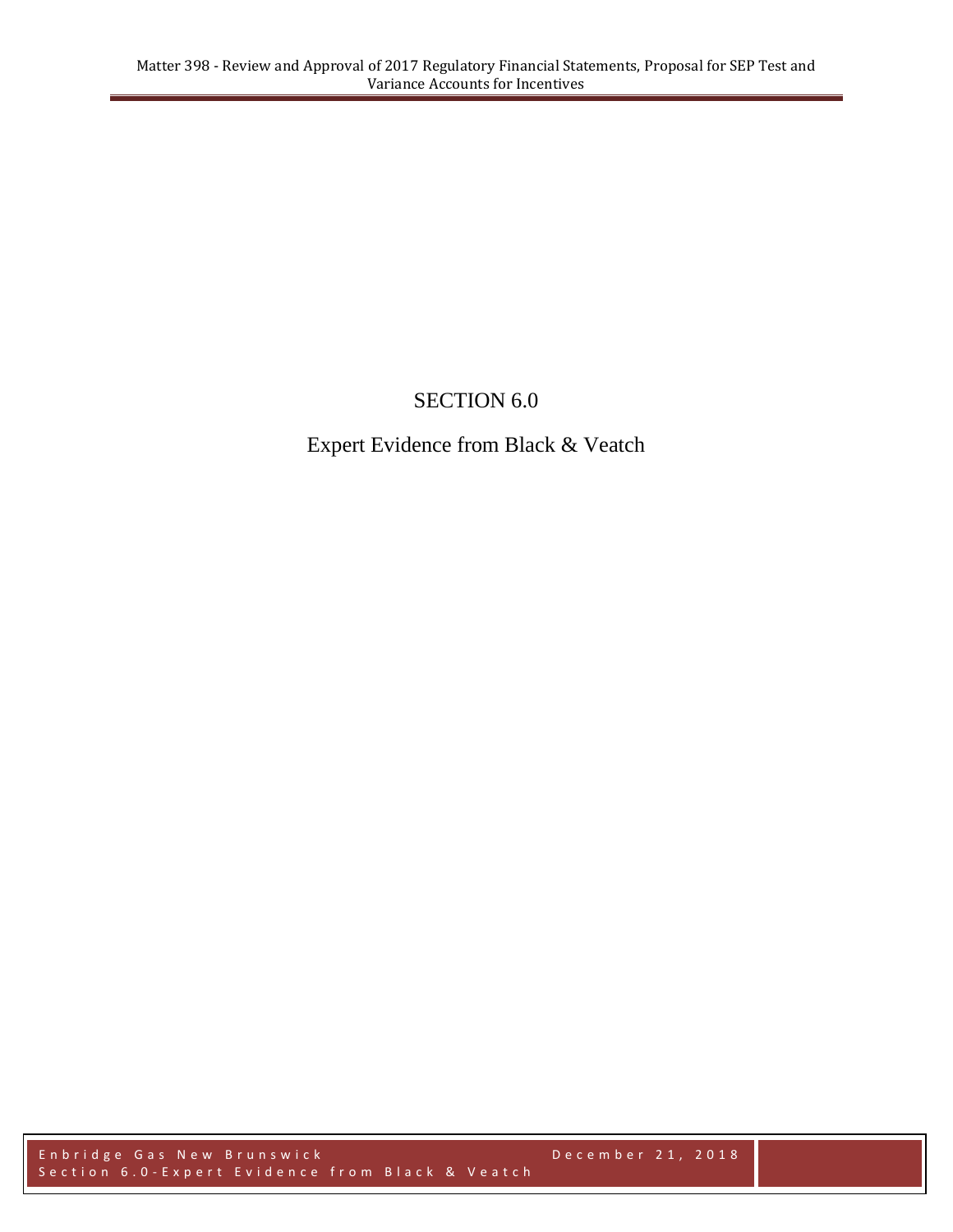#### **Introduction**

2 Black & Veatch Canada Company (Black & Veatch) was requested by EGNB to review and evaluate the proposed change to its current System Expansion Portfolio (SEP) Test and its variance account proposal to accommodate and track differences in the budgeted funding level of its marketing incentive programs compared to the actual amounts spent by EGNB. The requested review and evaluation was conducted by Black & Veatch to determine if each of EGNB's proposals is a reasonable regulatory solution to address the needs and objectives identified by EGNB and whether the Board should approve EGNB's proposals for implementation. To undertake this effort, Black & Veatch reviewed EGNB's two regulatory proposals, the past regulatory decisions of the Board related to the issues addressed by EGNB's proposals, the historical activities of EGNB to connect new customers to its gas distribution system, and the system expansion activities of other gas and electric utilities in Canada and the U.S. Black & Veatch's review and evaluation is discussed below and first provides an industry context for why 13 gas distribution utilities conduct system expansion and extension tests<sup>1</sup> and then describes: (1) The regulatory reporting requirements for a utility's system expansion activities;

- (2) The challenges inherent in a gas utility's process of connecting new customers to its gas distribution system and how those challenges can impact the retrospective results of the utility's system expansion test applied on a total portfolio basis;
- (3) The nature of the proposed change to EGNB's current SEP Test;
- (4) The purpose and structure of EGNB's variance account proposal and the widespread acceptance and use of this regulatory concept in the utility industry; and
- (5) Black & Veatch's recommendations to the Board concerning the appropriateness of EGNB's regulatory proposals.

### **EGNB's Proposed Change to its Current SEP Test**

 $\overline{a}$ 

## **An Industry Context for Conducting System Expansion Tests**

 To provide an industry context for EGNB's proposal, it is important to understand why utility regulators require gas and electric distribution utilities to conduct system expansion tests for connecting new customers to their distribution systems and to periodically report the results of these system expansion activities to the regulator. One fundamental purpose of a system expansion test is to demonstrate to regulators, through periodic reporting on a total portfolio basis, that the utility's system expansion

 The terms "expansion" and "extension" are both used in North America to describe the types of economic tests utilized by utilities to evaluate the financial benefit of connecting new customers to a utility's distribution system. For purposes of this discussion, the term "expansion" will be used in recognition of its inclusion in the naming of the SEP Test approved by the Board for EGNB.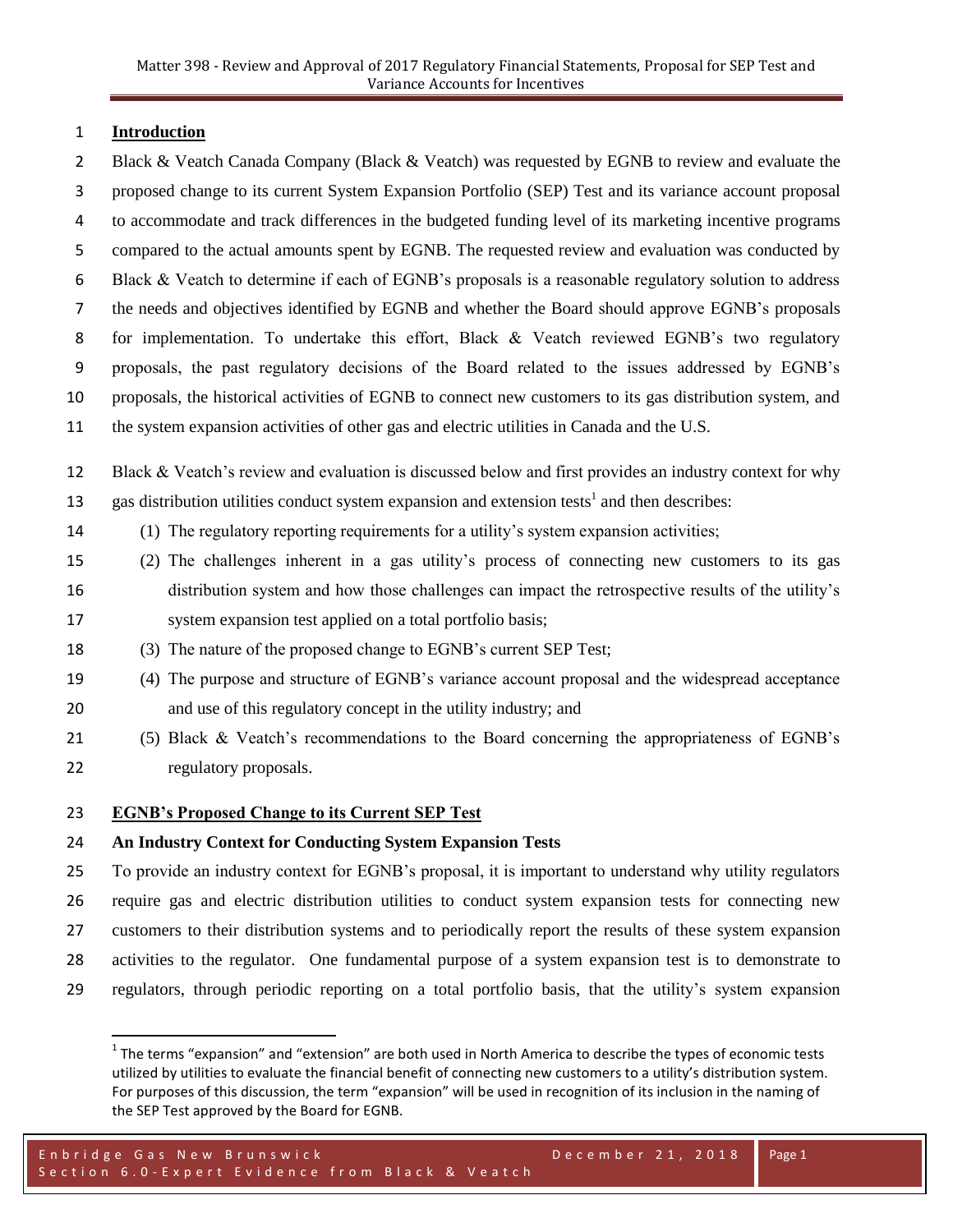activities are reflective of rational economic decisions made by the utility in connecting new customers to

its distribution system.

l

The roles and attributes of a reasonable system expansion policy and related practices are to:

- (1) Evaluate the profitability of system expansion projects to determine if the projects are financially viable and to ensure fair treatment among the utility's new customers;
- (2) Determine if the utility's existing customers are subsidizing the addition of new customers to the utility's distribution system;
- (3) Determine if a customer contribution is required to fund a portion of the project costs, and to quantify the amount of the customer's contribution; and
- (4) Provide the utility's management team with the flexibility (e.g., through its governance process) to actively pursue and finalize new customer opportunities in a manner that recognizes management's specific knowledge of the energy marketplace.

 In general terms, these system expansion tests are based on an economic comparison of the utility's capital-related investment costs incurred to expand its distribution system to connect new customers and 15 the incremental revenues generated by these new customers.<sup>2</sup> If the incremental revenues exceed the incremental costs, the utility can conclude that the capital investment is economically justified to connect these new customers to the distribution system. Finally, any additional incremental revenues generated by 18 new customers (and a greater level of sales volumes) that are economically justified<sup>3</sup> can help the utility in recovering its other fixed costs through base rates.

## **Regulatory Reporting Requirements for a Utility's System Expansion Activities**

21 Based on Black & Veatch's experience in the utility industry, there are a variety of methods utilized by regulators in North America to examine how the utility's total portfolio of system expansion projects is meeting these above-stated purposes and attributes on an ongoing basis. Most of the gas utilities in North America have some level of reporting responsibility to their respective regulatory commissions and the annual review process adopted by the Board for examining the economic effectiveness of EGNB connecting new customers on a total portfolio basis is an example of this type of retrospective regulatory 27 review.<sup>4</sup> As with most regulatory processes and practices, the variety of methods used in other jurisdictions reflect the unique circumstances of the utilities operating in those jurisdictions, the history of

 $^2$  Based on the utility's current rates and contributions in aid of construction (CIAC) by new customers, if applicable.

 For EGNB, the incremental revenues considered to be additional would be those that generate a SEP Test result above 1.04.

 $<sup>4</sup>$  Filed as part of EGNB's annual Review of Regulatory Financial Statements.</sup>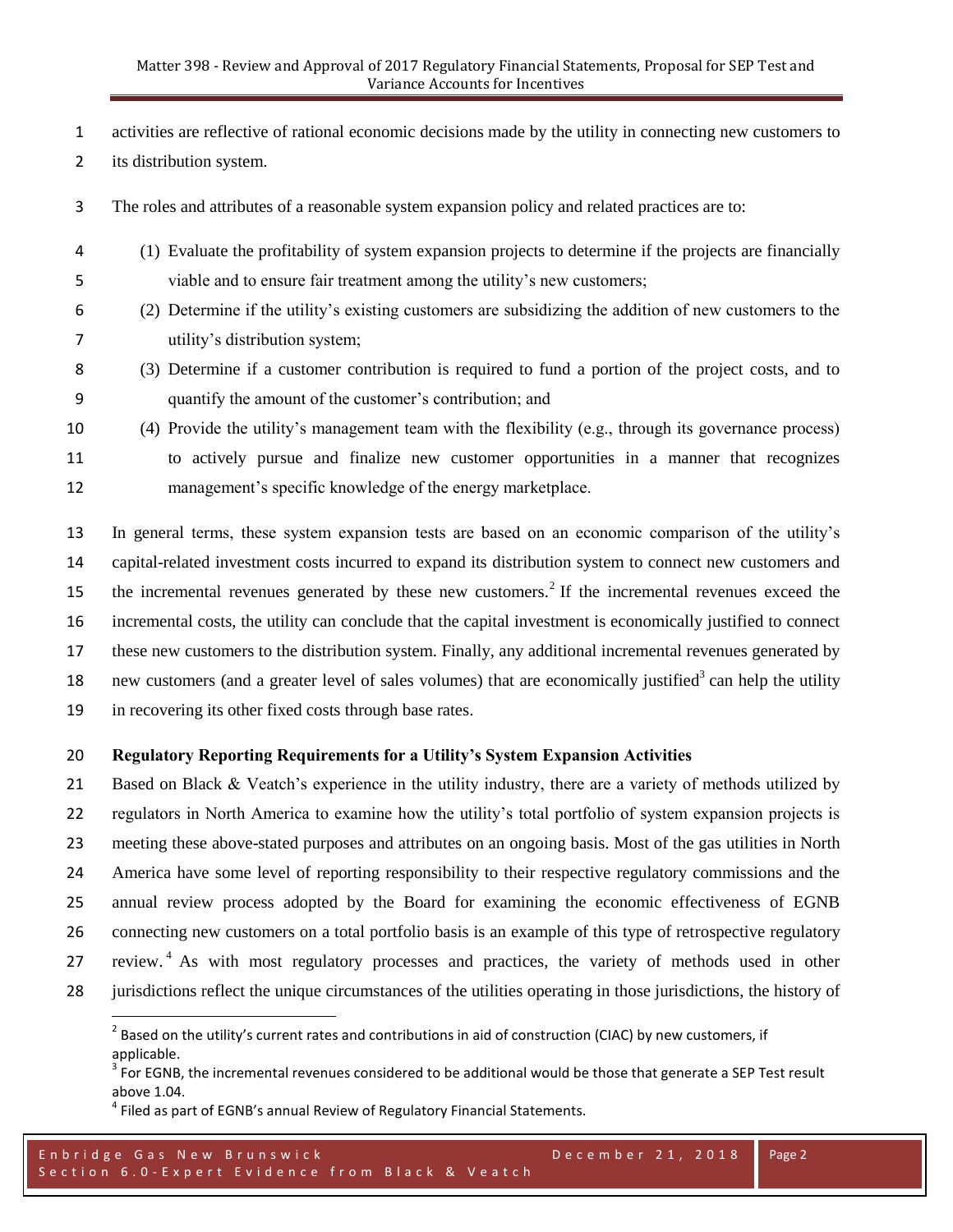regulatory involvement in a utility's system expansion activities and, at times, the political will and social preferences for ensuring natural gas is available in underserved and unserved areas of the jurisdiction. Below are a few examples of other methods utilized by gas utilities in Canada for this portfolio review.

 In Québec, Énergir provides a five-year historical review to report its system expansion activities to the utility regulator, the Régie de l'énergie.

# In Ontario, both Union Gas Limited and Enbridge Gas Distribution are required to report on their system expansion activities so that the Ontario Energy Board (OEB) can review the economics of the projects they have undertaken.

 FortisBC is required to periodically (currently every 5-7 years) perform a Rate Impact Analysis (using a multi-year approach) on its main extension test and file it with the British Columbia Utilities Commission.

 Likewise, most U.S. gas utilities are required to report on their system expansion policies, often reporting on aspects such as how many customers are added, how many of them pay a CIAC, and how accurate the inputs that go into the economic or revenue tests have been over time. In contrast to the general regulatory approach to this issue in Canada, U.S. regulators provide gas utilities with a relatively high degree of managerial flexibility and discretion to make economically supportable business decisions on adding new customers to their existing gas and electric systems. To this end, U.S. regulators tend to scrutinize more closely and require more detail when a gas utility's plans to connect new customers to the existing distribution system involves a major system expansion requiring significant capital investment and a greater number of new customers to be served.

 The overall conclusion that can be drawn from these other regulatory reporting processes is two-fold: (1) there are methods similar to the Board's use of the SEP Test for EGNB to review a utility's portfolio of system expansion projects; and (2) these methods vary in their specific implementation, frequency, and scope.

#### **Challenges Inherent in a Utility's Process of Connecting New Customers to its Gas System**

 A gas utility's actual experience of connecting new customers to its gas distribution system can vary from its planned process and related activities for a variety of reasons. One of the most frequent reasons is the creation of a time lag of varying length between the time the utility incurs capital costs to connect new customers and when these customers initiate gas service and achieve full use of their gas consuming equipment. When this occurs, an inherent mismatch is created between the incremental capital investment incurred by the utility to connect the new customers associated with a specific system expansion project and the incremental revenues which are eventually generated by these customers. This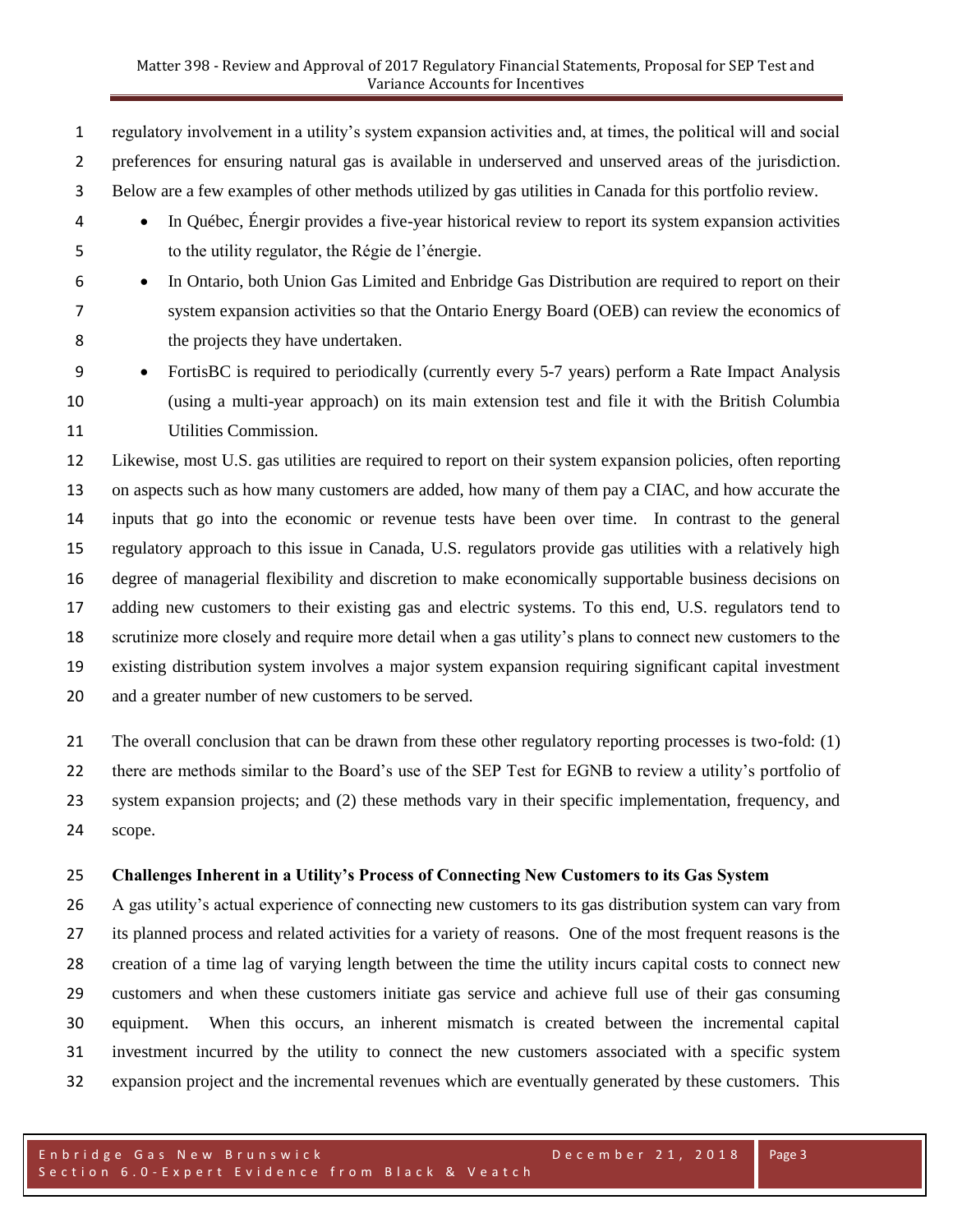mismatch can materially skew the economics of the utility's planned system expansion when the incremental capital costs and revenues are examined within too narrow a snapshot of time which cannot properly capture the extended period required by certain new customers to initiate gas service. If this occurs, the additional revenues expected from the new customers will be understated, which creates the perception that there are insufficient revenues to fund the utility's additional capital investments and that the utility's original decision to expand its distribution system was not economically justified. If a longer historical timeframe is utilized to compare the incremental capital costs and the full level of incremental revenues upon which the utility had decided to undertake the system expansion project, the true economics supporting the project will become evident.

 The addition of new utility customers can occur over an extended amount of time for a variety of reasons that are out of the control of the utility. These reasons include: (1) unforeseen changes in the overall economic conditions in the utility's service area which can slow economic development; (2) the process of finalizing a utility service contract with the new customer may not necessarily be coincident with the initiation of gas service by the customer due to delays in the customer's business plans; (3) the development process for the eventual full occupancy of industrial parks can often take a longer amount of time compared to the shorter timeframe often necessary to complete individual customer connections; and (4) the delivered price of natural gas being less advantageous compared to the prevailing prices of alternative energy options. For the gas utility, the revenue requirement authorized by the regulator can affect the level of spending for marketing-related activities and the availability of financial incentives to help support the choice of natural gas. This outcome can negatively impact the level of incremental revenues realized from new customers compared to the original level of revenue expected at the time the decision was made to make the capital investments necessary to connect these new customers.

 Black & Veatch understands that the fundamental reason why EGNB failed to pass the SEP Test for calendar years 2016 and 2017 was because its incremental revenues from new customers had not reached the higher levels expected when the decisions were made to expand its gas distribution system. Specifically, many of the capital projects completed by EGNB during 2016 and 2017 did not have the expected "anchor" gas customers commence gas service during the same year the capital project was undertaken, thereby significantly affecting the revenue side of the SEP Test which caused the revenue-to- cost ratio for those years to decline below acceptable levels. EGNB describes its decline in revenues from new customers during 2016 and 2017 as being caused by changes to the New Brunswick Gas Distribution Act, 1999 enacted in 2012. Black & Veatch views this change in New Brunswick's legislative and regulatory framework, the prevailing economic conditions in EGNB's service area, and the fact that historically EGNB has provided system expansions in the areas of most favorable economics and density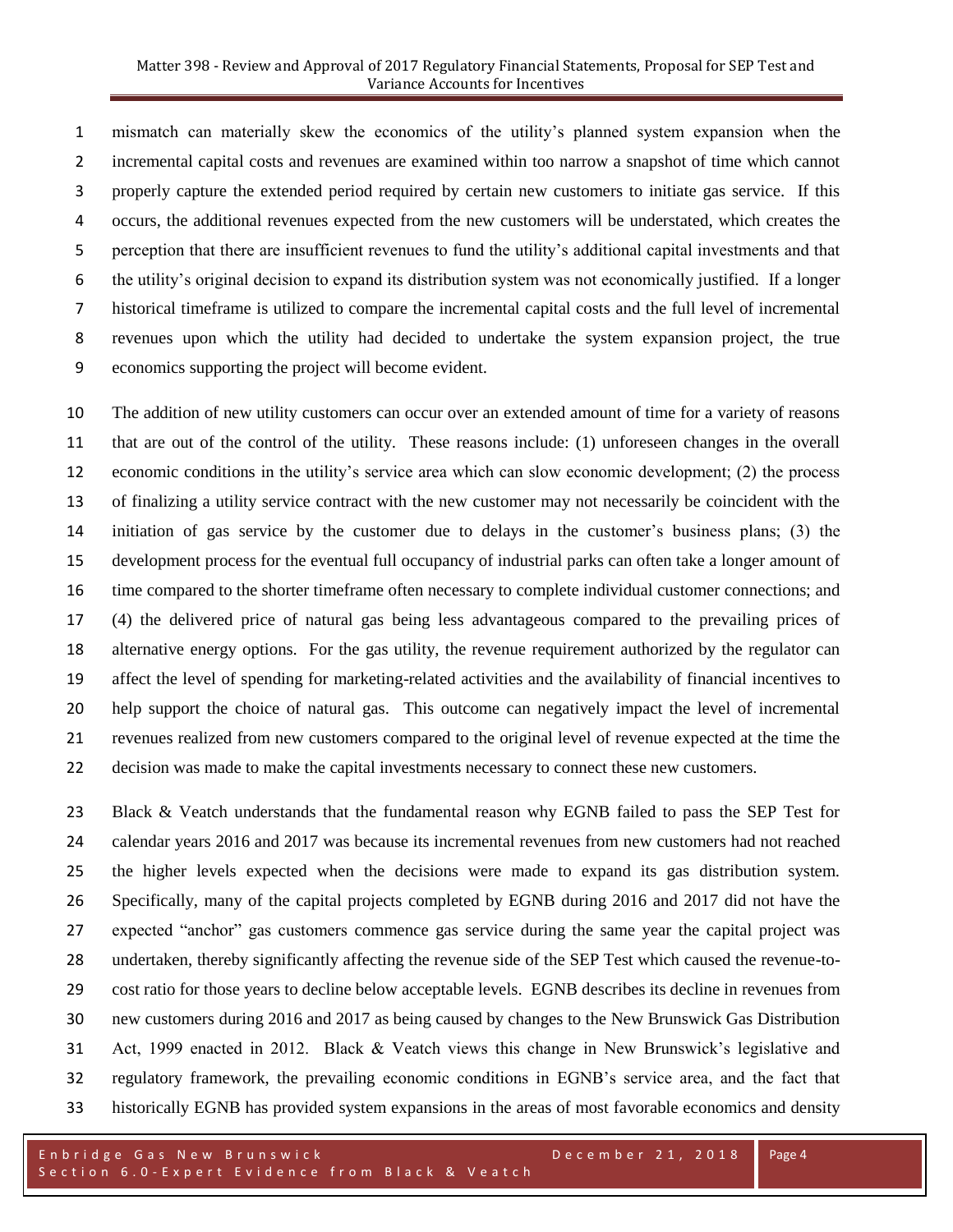as valid reasons similar to the ones observed elsewhere in the utility industry that can create an unplanned time lag in the realization of new business revenues.

 Most importantly, it should be recognized that prudent utility planning and the forecasting of new gas loads cannot anticipate all these factors which can cause a delay in the initiation of gas service by customers. As a result, it is reasonable to conclude that EGNB's system expansion process should be reviewed by the Board in consideration of the facts known by the utility at the time each of its decisions are made to expand its system to connect new customers, and to recognize the inherent mismatch that can readily occur between the incremental capital investment and revenues.

 These perspectives are especially relevant to a small gas utility like EGNB since the changed plans of any single customer to utilize gas service can have a greater impact on the underlying economics of system expansion than for a utility serving a greater number of customers in a service area with a much denser population base. Furthermore, given that EGNB is a relatively new gas distribution utility, it is reasonable to expect as its gas distribution business matures that new system expansion projects will occur in areas that are still economical, but may require additional time for new customers to initiate gas service.

#### **Nature of the Proposed Change to EGNB's Current SEP Test**

 EGNB has proposed the use of a 3-year rolling average for the SEP Test to annually report to the Board the results of its system expansion activities on a total portfolio basis. If the revenue-to-cost ratio under the SEP Test is at or above a level of 1.04, EGNB proposes the Board make a determination that EGNB was justified in making the capital investments over the most recent 3-year period. It should be noted that EGNB is not proposing to change the structure and computational details of its current SEP Test for purposes of evaluating the economic reasonableness of its system expansion projects.

 In my opinion, it is relevant to emphasize the need for some degree of regulatory discretion on the part of the Board in its review of EGNB's system expansion activities if, in a specific year, EGNB fails to pass the SEP Test. While a strict adherence to a pass/fail decision may be preferred with the establishment of a "bright line" metric under the SEP Test, for a small utility such as EGNB, there can be unique circumstances with regard to unanticipated market conditions and customer actions which should be considered in determining the reasonableness of EGNB's ongoing decision-making process to deploy capital to support its system expansion activities. Just as with any other utility regulatory issue that must be addressed by the Board, I believe it is normal practice for the regulator to investigate and understand the underlying reasons causing an outcome, and to reach a reasoned decision through review of quantitative and qualitative evidence as well as the exercising of business judgment. If there are valid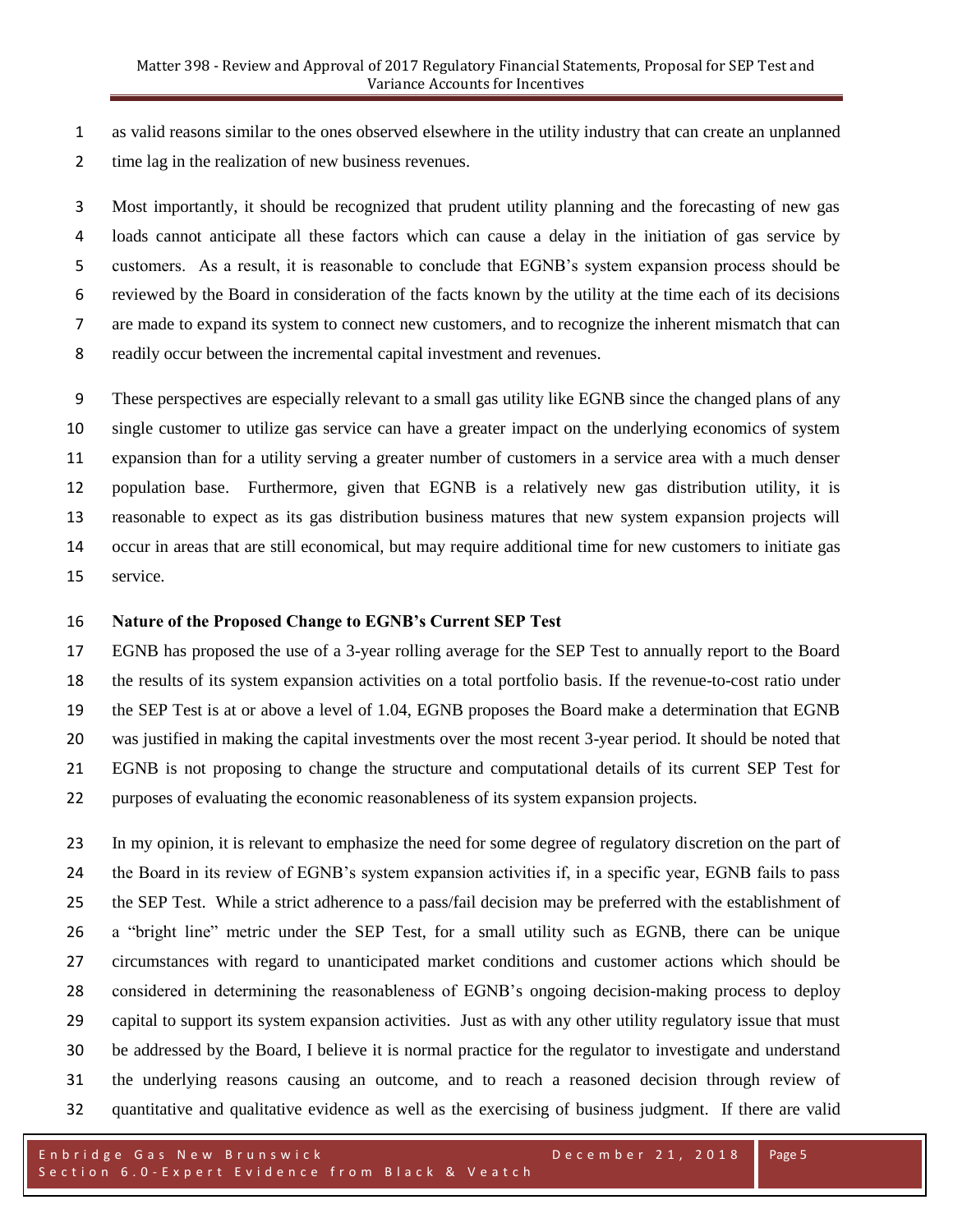reasons which justify EGNB's business decisions and resulting actions in expanding its gas distribution

system, the Board should have the discretion to give them some weight in reaching a decision on the

reasonableness of EGNB's capital investments and the recovery of those costs through rates.

**Black & Veatch's Recommendation to the Board**

5 Black & Veatch believes that EGNB's proposed change to its current SEP Test represents a necessary refinement to the current regulatory reporting method for its system expansion activities for the following reasons:

- **I** It presents to the Board a more reasonable representation of the economic outcomes of EGNB's ongoing activities to expand its gas distribution system to connect new gas customers.
- It demonstrates that EGNB's system expansion activities on a total portfolio basis satisfy the economic criteria reflected in the current SEP Test used to evaluate the economics of its system expansion projects.
- 13 It better aligns the incremental capital expenditures made by EGNB to expand its gas system to connect new customers with the initiation of gas service by new customers and their generation of incremental rate revenues to recover those costs over the life of the utility's investments. In other words, a multi-year portfolio test appropriately considers the timing differences between a utility's capital expenditures and revenue generation by new customers.
- 18 The current Board approved method is an acceptable portfolio test and moving to a multi-year test for regulatory reporting purposes does not change the conceptual and computational details of the method. The SEP Test is familiar and remains transparent.
- 21 The multi-year portfolio test is commonly used in the gas distribution utility industry and is a reasonable approach for EGNB to adopt through a change to the current SEP Test since it has already been found by the Board to meet the primary purposes and attributes of a reasonable system expansion policy.
- 25 The Board should have some degree of regulatory discretion if in a year EGNB fails to pass the SEP Test to accommodate unique circumstances regarding unanticipated market conditions and customer actions which should be considered in determining the reasonableness of EGNB's ongoing decision-making process to deploy capital to support its system expansion activities.
- **EGNB's Variance Account Proposal**

 EGNB has proposed to implement separate variance accounts to accommodate and track differences in 31 the budgeted funding level of its Residential and Commercial incentive programs<sup>5</sup> compared to the actual amounts spent by EGNB. The operation of these accounts will enable EGNB to utilize any unspent  $\overline{\phantom{a}}$ 

<sup>&</sup>lt;sup>5</sup> Including EGNB's Non-Residential Retention and Propane Winback Programs.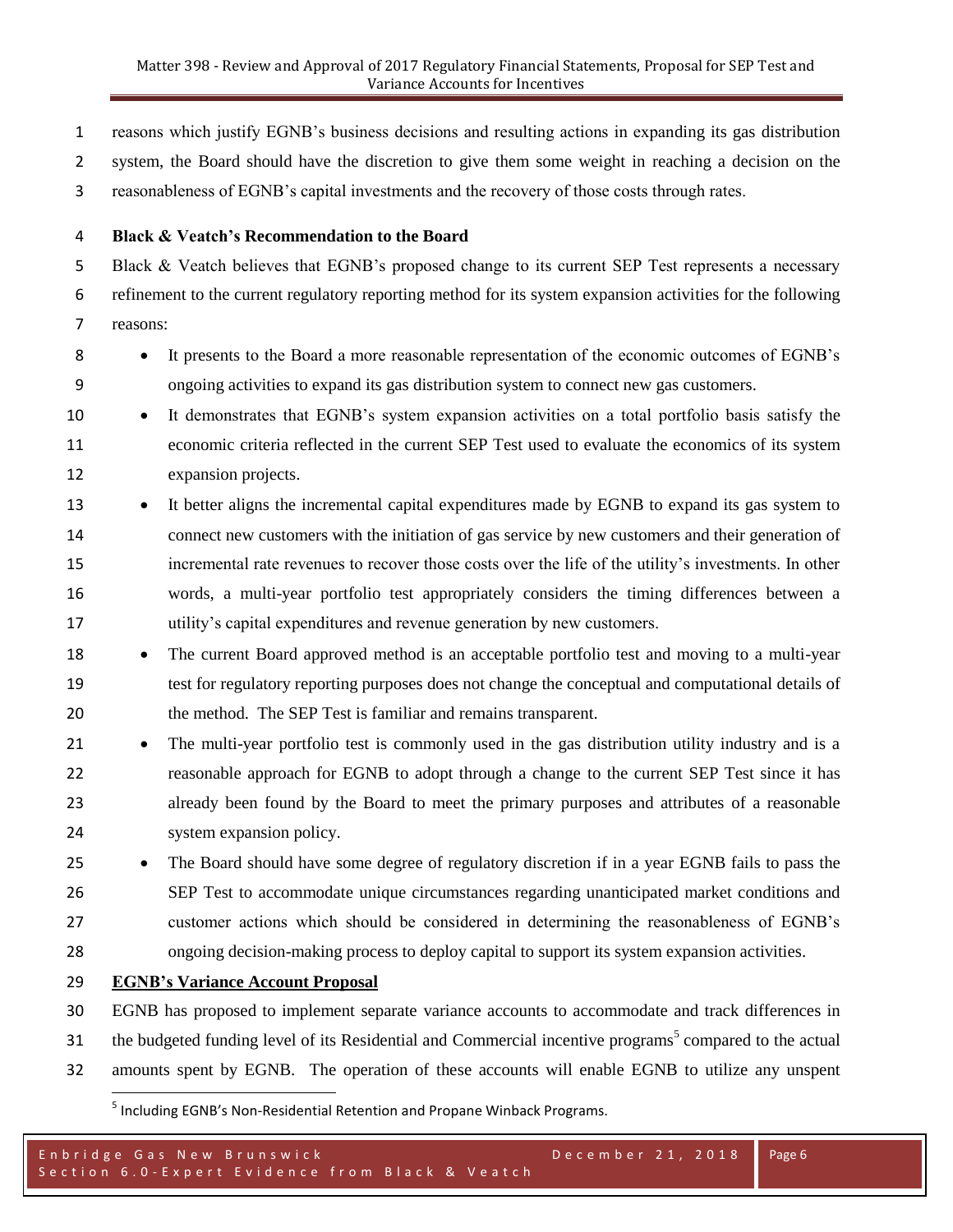#### Matter 398 - Review and Approval of 2017 Regulatory Financial Statements, Proposal for SEP Test and Variance Accounts for Incentives

 amounts in subsequent years to help provide the necessary incentives to connect additional new customers to EGNB's gas system. It will also help moderate the need for additional funding of the programs in subsequent years. At a future point in time, if a portion of the balance of those funds is no longer required for marketing purposes, the proposed variance accounts will allow EGNB to refund the balances to its customers.

#### **The Concept and Widespread Use of Variance Accounts in the North American Utility Industry**

7 A variance account is a tracking mechanism<sup>6</sup> used to ensure that a utility recovers from customers certain types of costs the regulator has authorized to be included in rates and that over time customers do not pay more that they should. The most common form of this mechanism in the gas distribution utility industry is a Purchased Gas Adjustment (PGA) mechanism, or for EGNB its Purchase Gas Variance Account (PGVA) which adjusts its gas rates (for customers taking Standard Offer service) at a later point in time based on the difference between the estimated cost of purchasing and selling gas and the actual cost of these activities.

 Utility regulators have determined the need for this type of account as an appropriate cost recovery method when it addresses costs and/or business factors (e.g., weather, gas usage) that are uncontrollable by the utility, variable and unpredictable, material, and of a recurring nature. The use of variance accounts for ratemaking purposes is a widely accepted and utilized method by regulators and utilities in Canada and the U.S. Specifically, the provincial regulators in British Columbia, Alberta, Manitoba, Ontario, Québec and Nova Scotia have approved the use of variance accounts for its gas distribution utilities to address variations in the level of their purchased gas expenses, in addition to this Board in New Brunswick. In EGNB's most recently completed rate application (Matter No. 371), the Board created a variance account in conjunction with its approval of the provision by EGNB of a Load Retention Program 23 to the Industrial Contract General Service (ICGS) customer class.<sup>7</sup> Revenue shortfalls as a result of a load retention rate will be recorded by EGNB in a Load Retention Variance Account (LRVA) and amounts recorded in the LRVA will be included in the revenue requirement for EGNB's next fiscal year.

 Enbridge Gas Distribution (EGD) and Union Gas Limited in Ontario have received multiple regulatory approvals from the OEB to treat a number of cost components and other business factors through the use of variance accounts, including unaccounted for gas (UAF) expense, demand-side management (DSM)

costs, customer care costs, pension and post-employment benefit expenses, capital spending on mains

 $\overline{\phantom{a}}$ 

 $^6$  In other regulatory jurisdictions, variance accounts are also known as balancing accounts, deferral accounts, rate riders or automatic adjustment mechanisms.

 $^7$  New Brunswick Energy and Utilities Board, Decision in Matter No. 371, issued on December 13, 2017, page 10.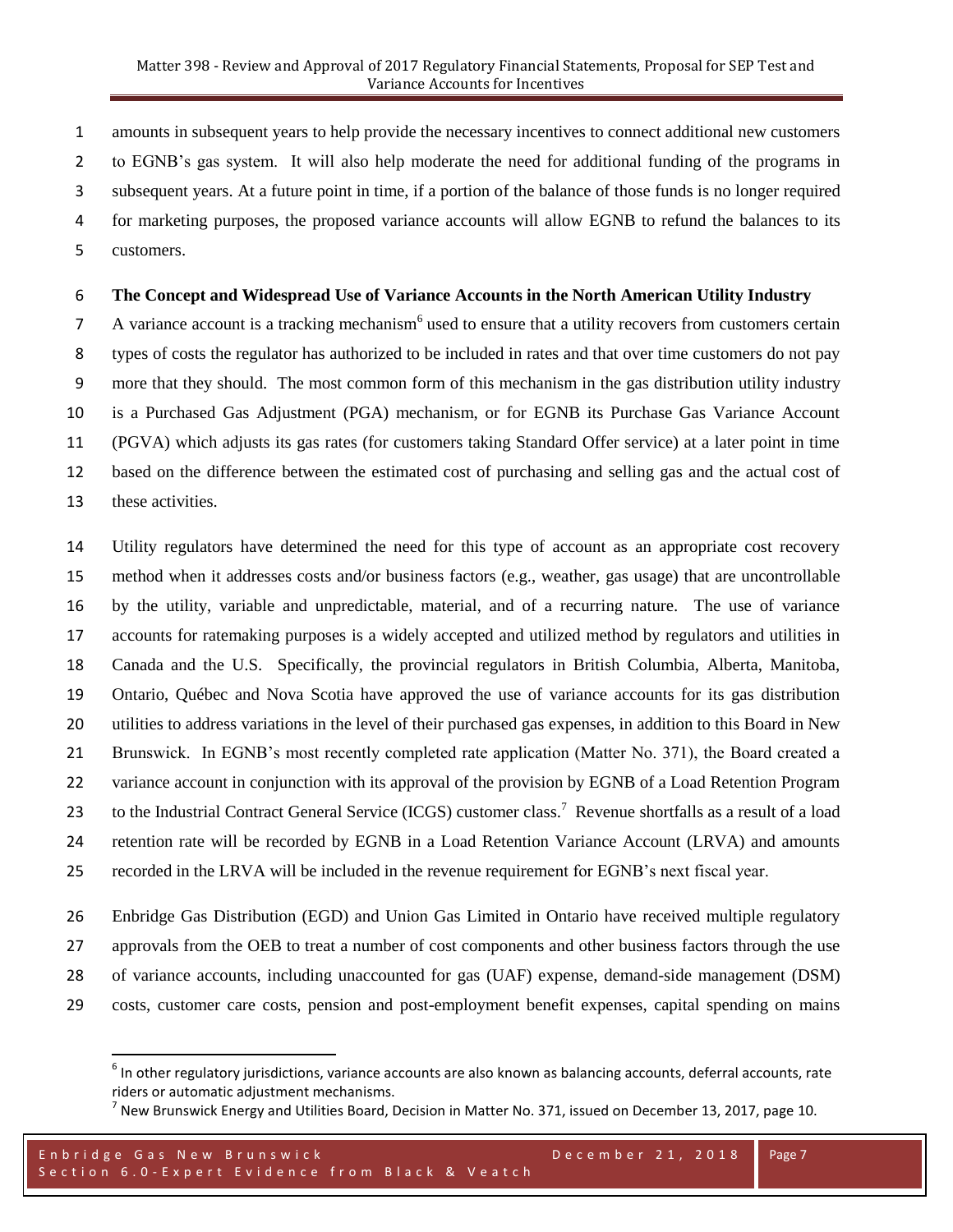relocation activities, and average gas usage. For example, EGD was permitted by the OEB to implement 2 a variance account for its DSM costs.<sup>8</sup> Under this regulatory treatment, any variance between the DSM amount included in the utility's allowed revenue requirement and the actual DSM amounts incurred in a 4 particular year will be recorded in the DSMVA.

 In Québec, the Régie de l'énergie approved the use of a variance account for Hydro Québec in 6 conjunction with approval of a load retention rate for the utility's Rate L customers.<sup>10</sup>

 In the U.S., there are numerous examples of gas and electric utilities that have implemented a wide variety of variance accounts and related ratemaking mechanisms to address variations in items such as purchased gas costs, revenues, sales volumes, weather conditions (i.e., variation in temperature from normal levels), energy assistance program costs, bad debt (uncollectible expenses), environmental costs, regulatory assessment costs, smart metering and grid modernization investment costs, pension and other post-retirement benefits, property taxes, and energy efficiency and DSM costs. In a few jurisdictions (e.g., California and Ohio), almost half of the utility's total revenue requirement is recovered from customers through the operation of variance accounts.

 While these examples depict a wide range of costs and/or business factors that are addressed by other utilities through different forms of variance accounts, there are no examples of variance accounts that address the cost of a gas utility's marketing incentive programs. This is not a surprising situation, however, when one recognizes that the market conditions faced by other gas utilities are very different compared to those of EGNB. Other gas utilities operate in mature markets in which the customer base for gas utility services is already well established, so funding of broad-based marketing incentive programs is not required to help develop and accelerate the utility's market opportunities. In addition, larger gas utilities already experience the synergistic benefits provided by greater customer counts and throughput volumes so the need to aggressively grow its customer base is not as critical an issue as with a smaller-sized gas utility.

#### **Black & Veatch's Recommendation to the Board**

 $\overline{a}$ 

- Black & Veatch believes that EGNB's proposal to implement multiple variance accounts to accommodate and track differences in the budgeted funding level of its marketing incentive programs compared to the
- actual amounts spent by EGNB should be approved for the following reasons:

<sup>&</sup>lt;sup>8</sup> Designated as EGD's Demand Side Management Variance Account (DSMVA).

<sup>&</sup>lt;sup>9</sup> See Enbridge Gas Distribution, Inc., 2017 Rate Adjustment Application (dated October 4, 2016), OEB File Number EB-2016-0215, Exhibit D2, Tab 1, Schedule 1, Page 22 of 33.

 $^{10}$  Decision D-2010-022 issued on March 4, 2010 by the Régie de l'énergie in R-3708-2009, page 45.